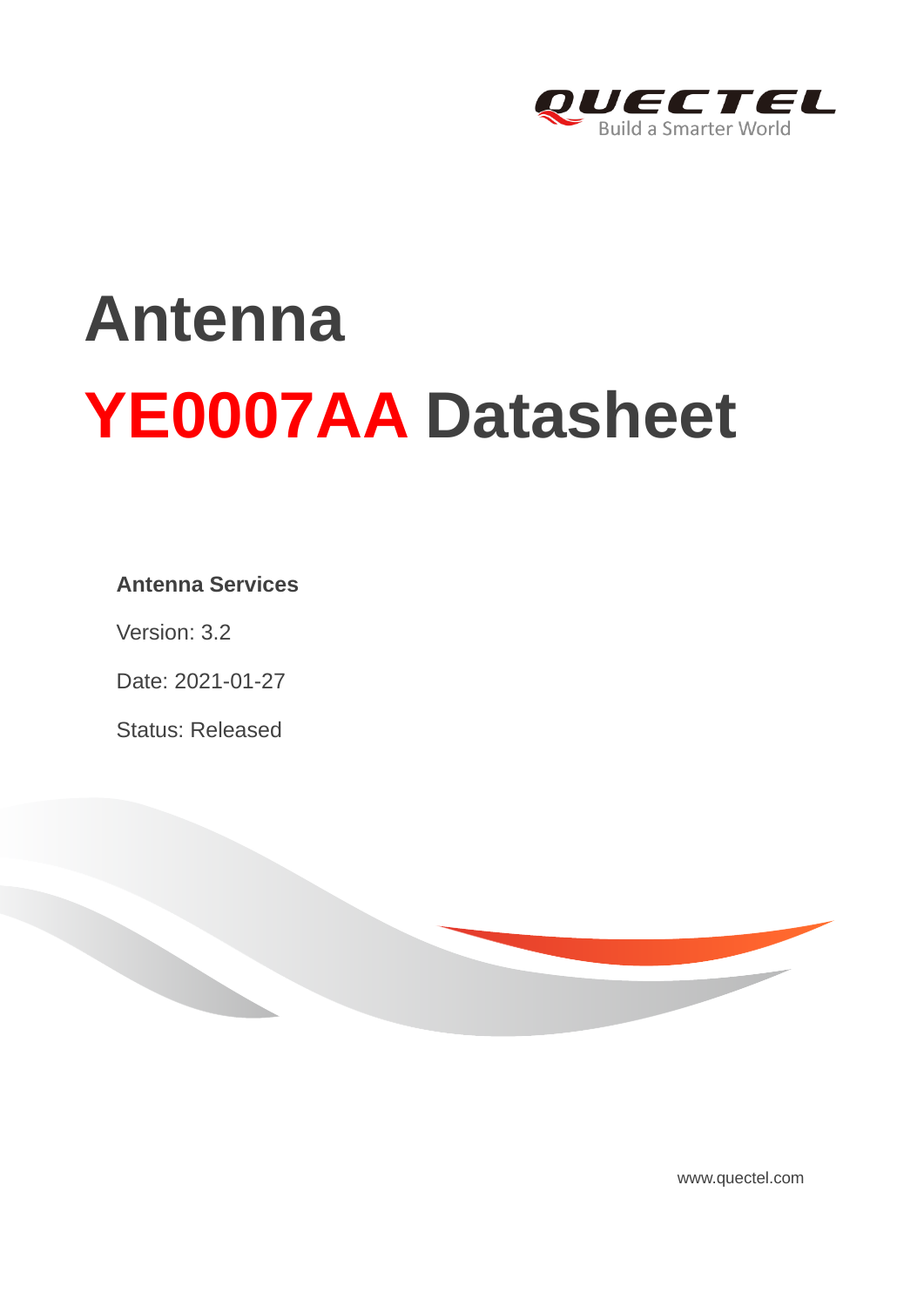

**Our aim is to provide customers with timely and comprehensive service. For any assistance, please contact our company headquarters:**

**Quectel Wireless Solutions Co., Ltd.** 

Building 5, Shanghai Business Park Phase III (Area B), No.1016 Tianlin Road, Minhang District, Shanghai 200233, China Tel: +86 21 5108 6236 Email: [info@quectel.com](mailto:info@quectel.com)

**Or our local office. For more information, please visit:** [http://www.quectel.com/support/sales.htm.](http://www.quectel.com/support/sales.htm)

**For technical support, or to report documentation errors, please visit:**  <http://www.quectel.com/support/technical.htm> Or email to [support@quectel.com.](mailto:support@quectel.com)

#### **General Notes**

Quectel offers the information as a service to its customers. The information provided is based upon customers' requirements. Quectel makes every effort to ensure the quality of the information it makes available. Quectel does not make any warranty as to the information contained herein, and does not accept any liability for any injury, loss or damage of any kind incurred by use of or reliance upon the information. All information supplied herein is subject to change without prior notice.

#### **Disclaimer**

While Quectel has made efforts to ensure that the functions and features under development are free from errors, it is possible that these functions and features could contain errors, inaccuracies and omissions. Unless otherwise provided by valid agreement, Quectel makes no warranties of any kind, implied or express, with respect to the use of features and functions under development. To the maximum extent permitted by law, Quectel excludes all liability for any loss or damage suffered in connection with the use of the functions and features under development, regardless of whether such loss or damage may have been foreseeable.

#### **Duty of Confidentiality**

The Receiving Party shall keep confidential all documentation and information provided by Quectel, except when the specific permission has been granted by Quectel. The Receiving Party shall not access or use Quectel's documentation and information for any purpose except as expressly provided herein. Furthermore, the Receiving Party shall not disclose any of the Quectel's documentation and information to any third party without the prior written consent by Quectel. For any noncompliance to the above requirements, unauthorized use, or other illegal or malicious use of the documentation and information, Quectel will reserve the right to take legal action.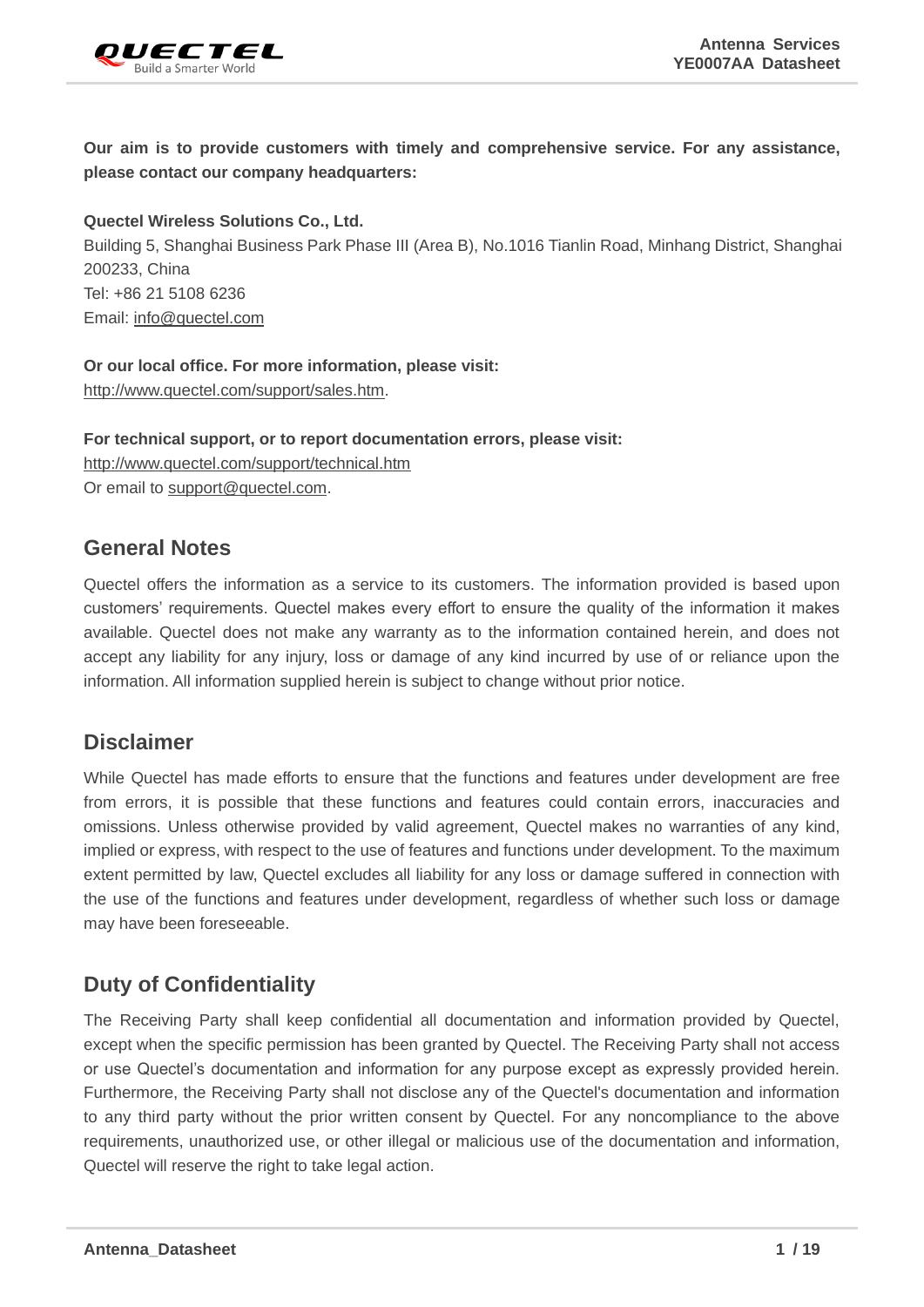

# **Copyright**

The information contained here is proprietary technical information of Quectel. Transmitting, reproducing, disseminating and editing this document as well as using the content without permission are forbidden. Offenders will be held liable for payment of damages. All rights are reserved in the event of a patent grant or registration of a utility model or design.

*Copyright © Quectel Wireless Solutions Co., Ltd. 2021. All rights reserved.*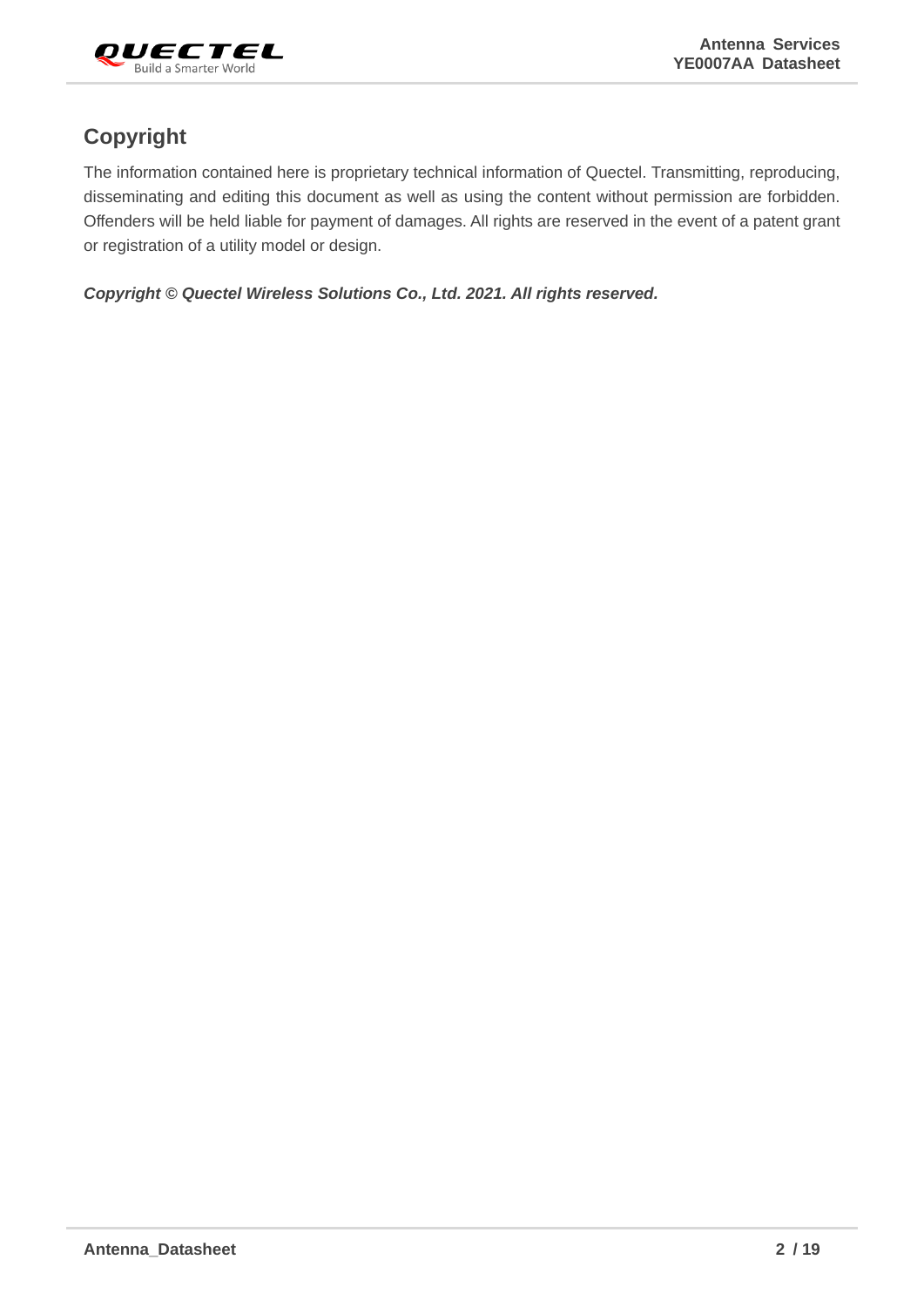<span id="page-3-0"></span>

# **About the Document**

# **Revision History**

| <b>Version</b> | <b>Date</b> | <b>Author</b> | <b>Note</b>                             |
|----------------|-------------|---------------|-----------------------------------------|
| 1.0            | 2020-06-01  | Kenny YIN     | Initial                                 |
| 2.0            | 2020-06-02  | Kenny YIN     | Updated the specifications.             |
| 3.0            | 2020-06-10  | Kenny YIN     | Updated the specifications.             |
| 3.1            | 2020-12-11  | Kenny YIN     | Updated the antenna image in Chapter 2. |
| 3.2            | 2021-01-27  | Kenny YIN     | Added IP rating description.            |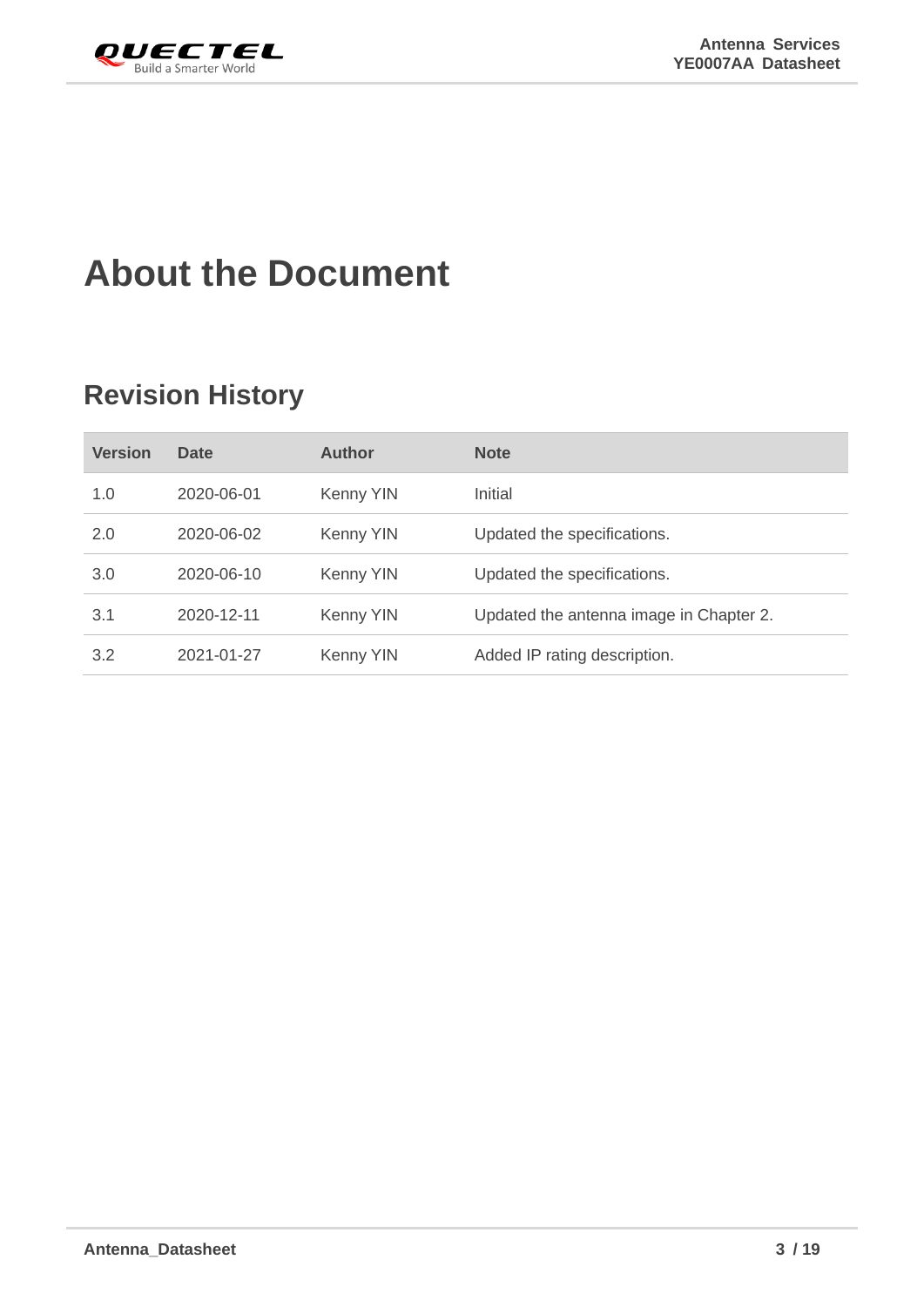

#### <span id="page-4-0"></span>**Contents**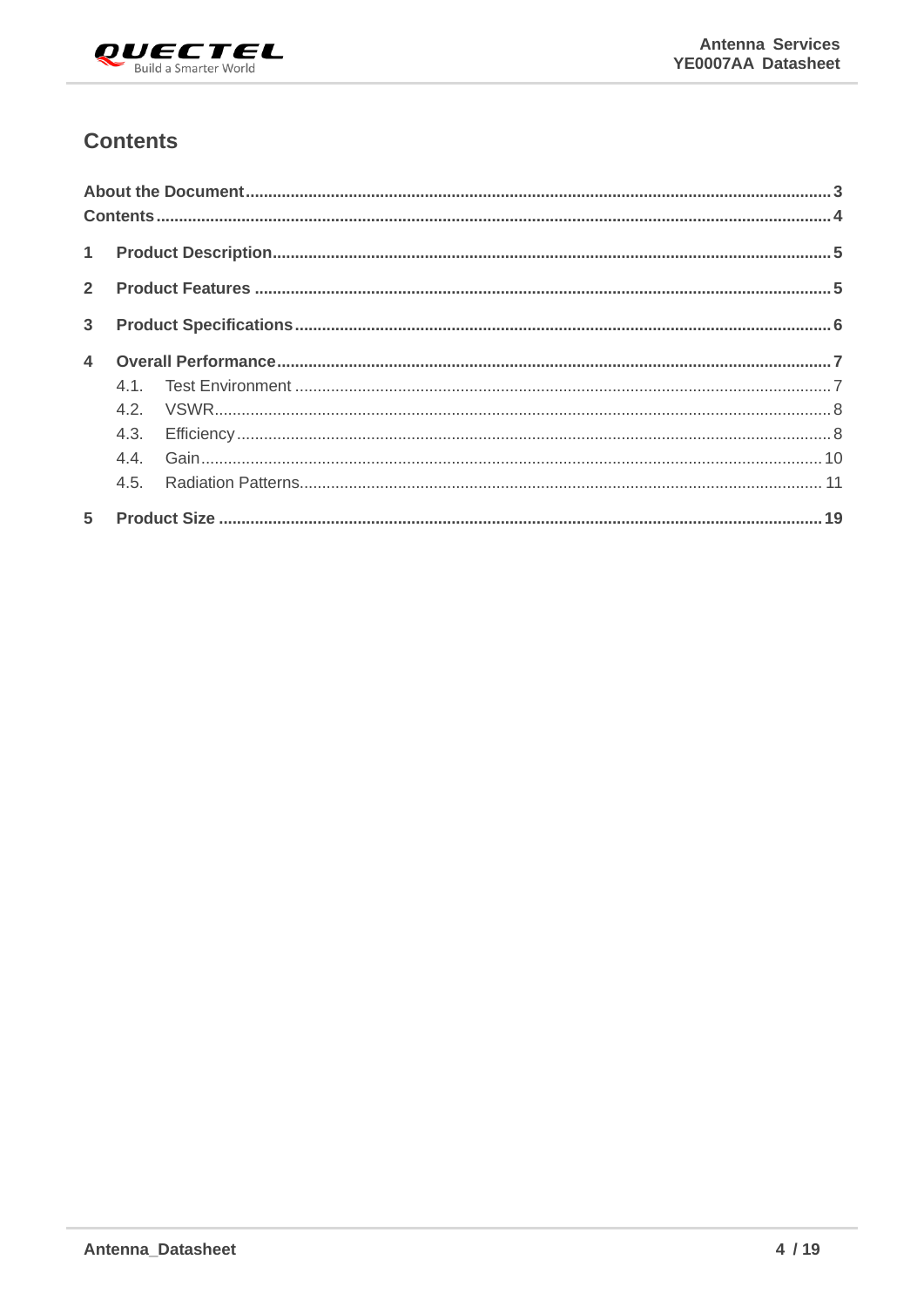

# <span id="page-5-0"></span>**1 Product Description**

The antenna is designed for superior performance, and can be widely used for wireless applications.

We provide comprehensive antenna design support such as simulation, testing and manufacturing for custom antenna solutions to meet your specific application needs.

# <span id="page-5-1"></span>**2 Product Features**

- Cellular 5G&LTE
- High efficiency
- ⚫ Excellent performance

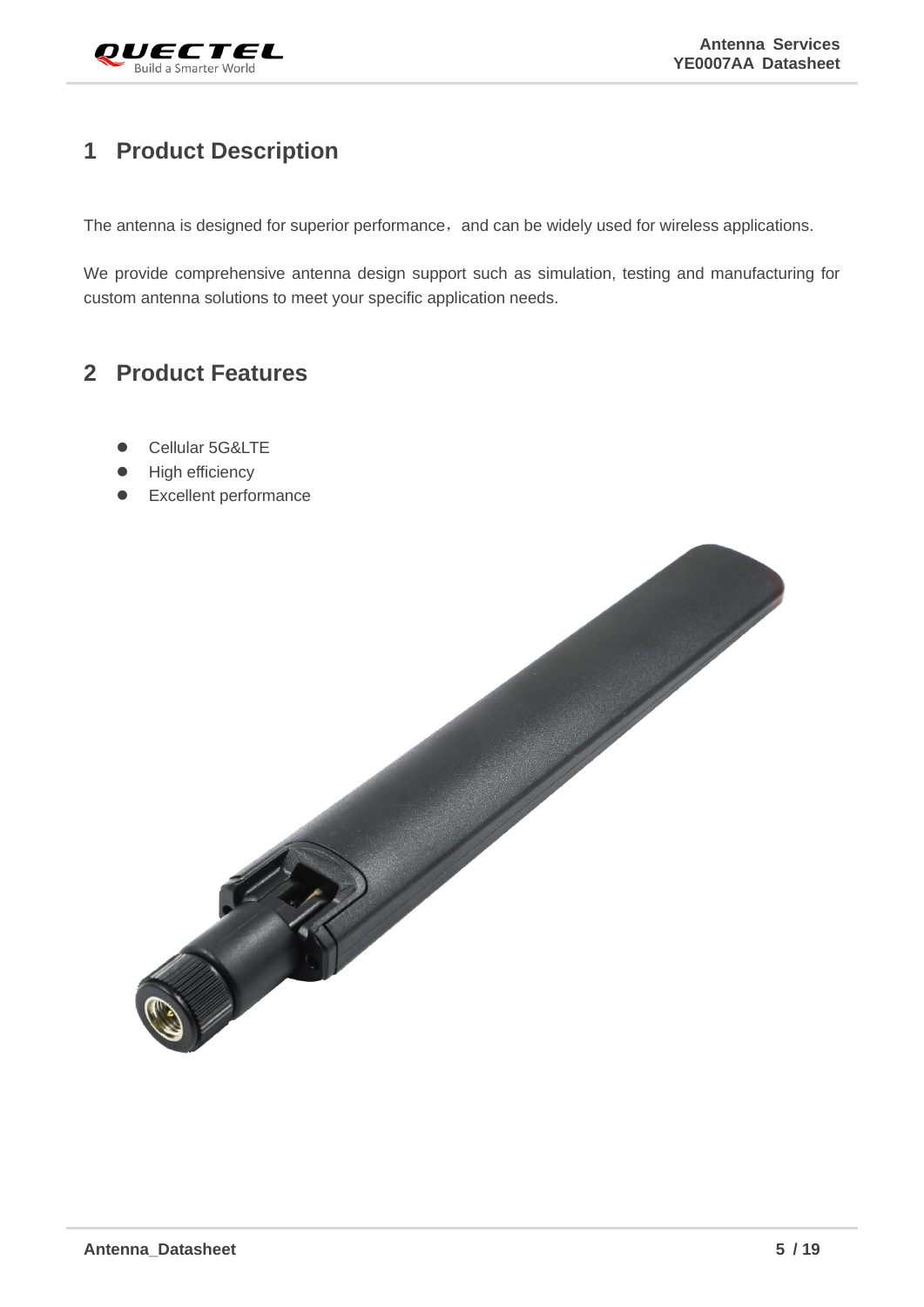

# <span id="page-6-0"></span>**3 Product Specifications**

| <b>Passive Electrical Specifications</b> |                                |
|------------------------------------------|--------------------------------|
| <b>Frequency Range</b>                   | 600-6000 MHz                   |
| Input Impendence                         | $50 \Omega$                    |
| <b>VSWR</b>                              | $\leq 3.0$                     |
| Gain                                     | $\leq 5$ dBi                   |
| Polarization Type                        | Linear                         |
| <b>Mechanical Specifications</b>         |                                |
|                                          |                                |
| Antenna Size                             | 152.4 mm × 21.79 mm × 14.49 mm |
| Casing                                   | <b>ABS</b>                     |
| <b>Connector Type</b>                    | SMA Male (center pin)          |
| <b>Working Temperature</b>               | -20 °C to +85 °C               |
| Radome Color                             | <b>Black</b>                   |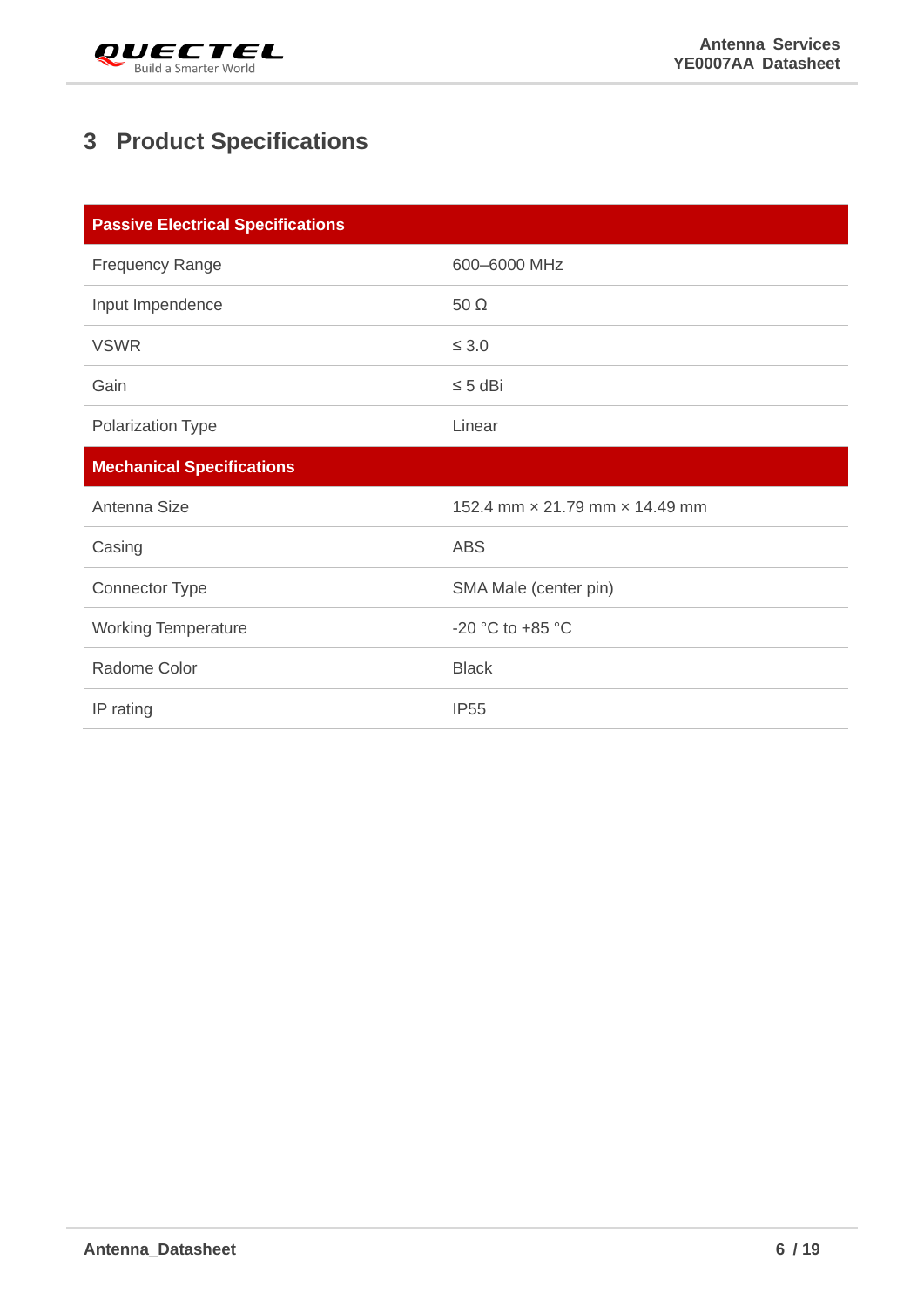

### <span id="page-7-0"></span>**4 Overall Performance**

#### <span id="page-7-1"></span>**4.1. Test Environment**

- KEYSIGHT VNA Network Analyzer E5063A 100 kHz 6.5 GHz.
- RayZone<sup>®</sup>2800 Chamber 5G (FR1) SISO/MIMO, 400 MHz 6.0 GHz.

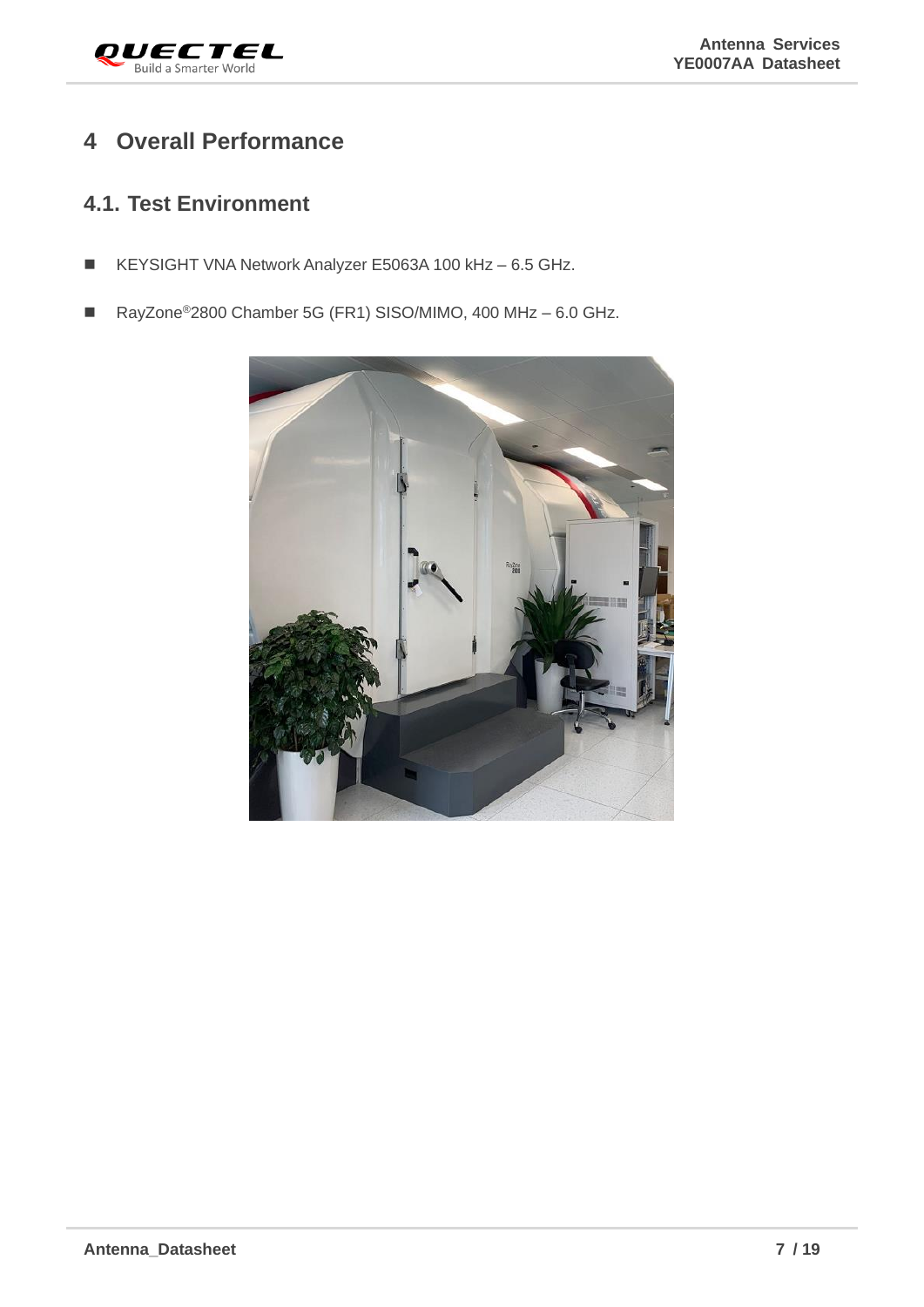

# <span id="page-8-0"></span>**4.2. VSWR**



#### <span id="page-8-1"></span>**4.3. Efficiency**

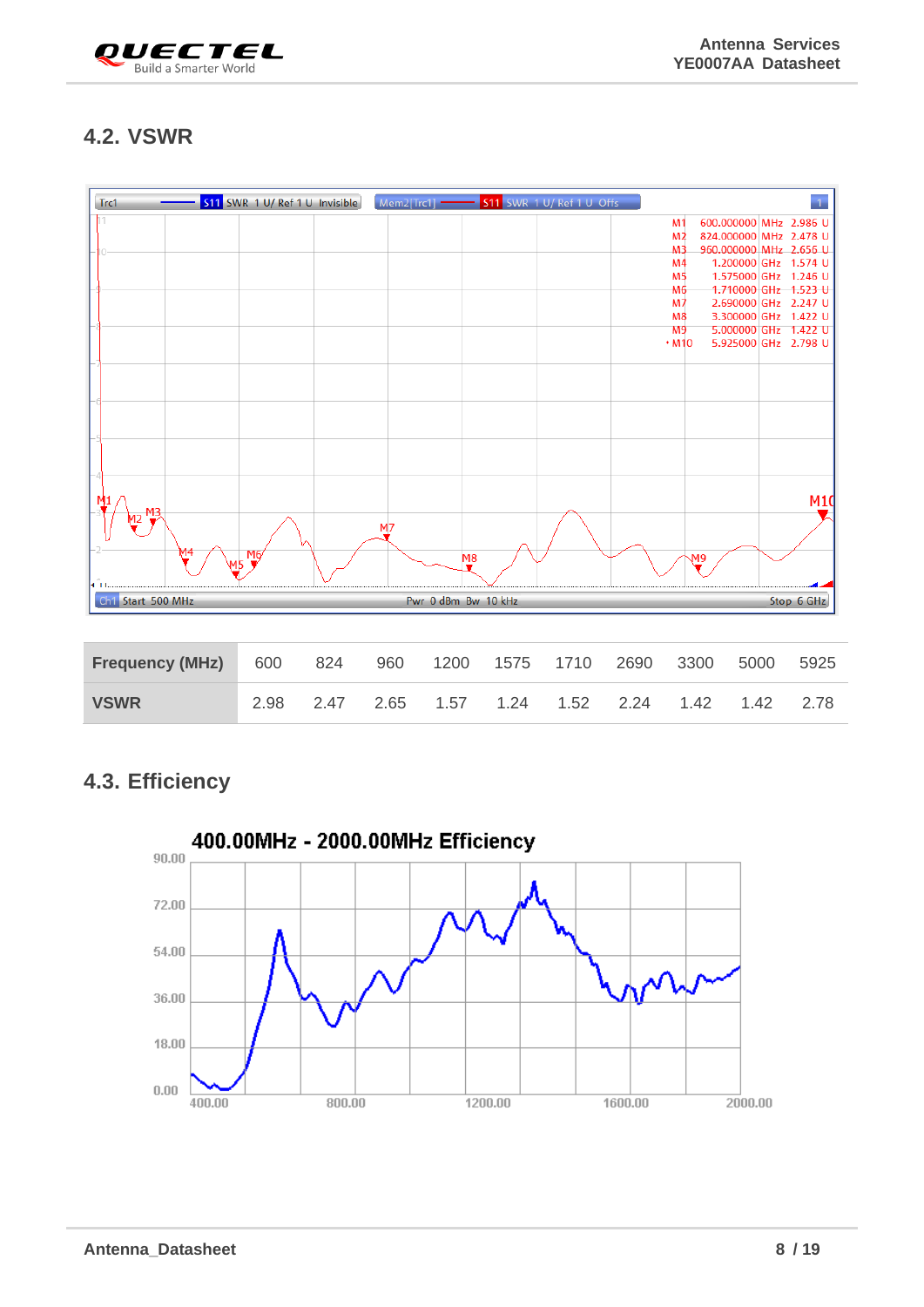

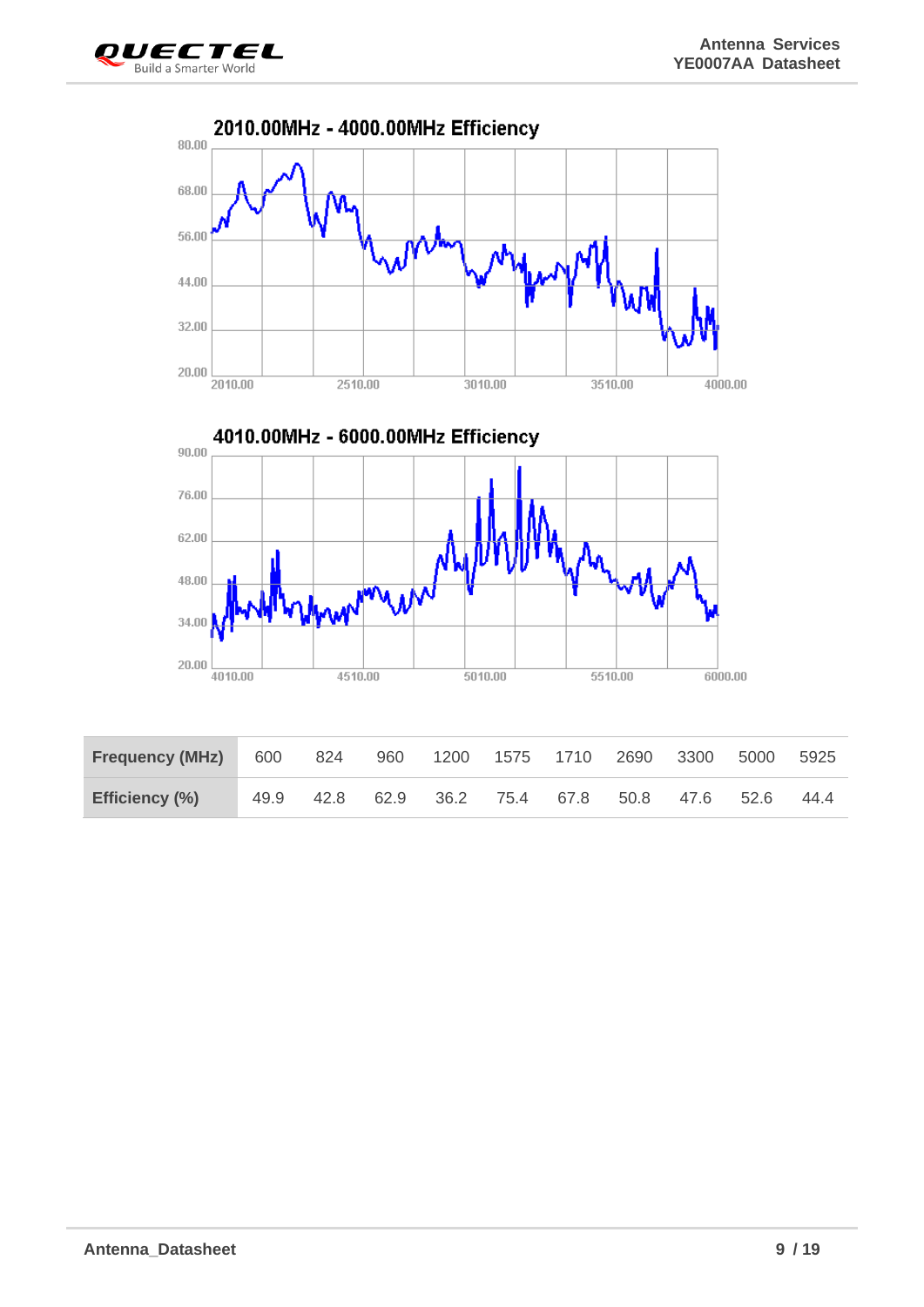

## <span id="page-10-0"></span>**4.4. Gain**

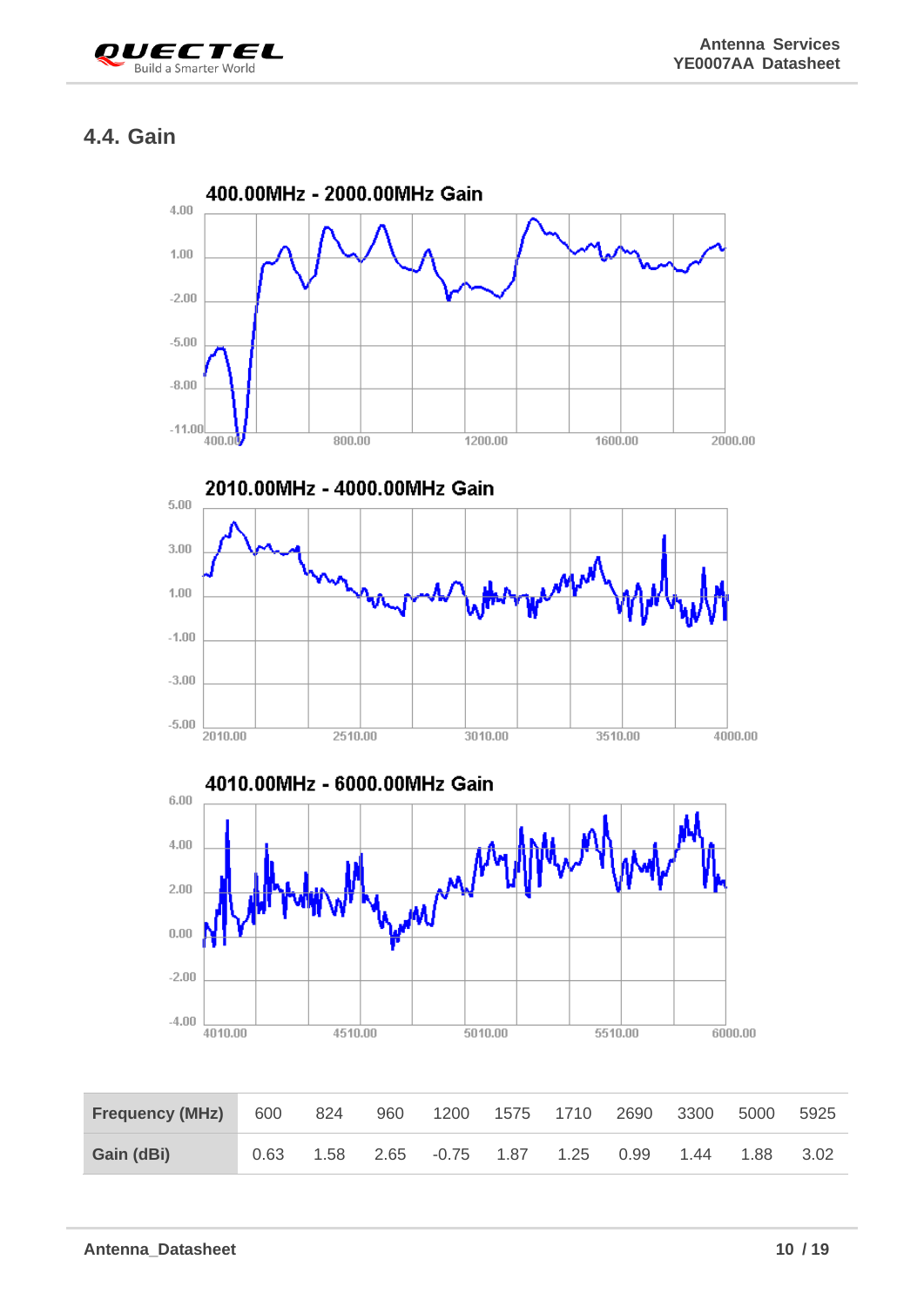



#### <span id="page-11-0"></span>**4.5. Radiation Patterns**

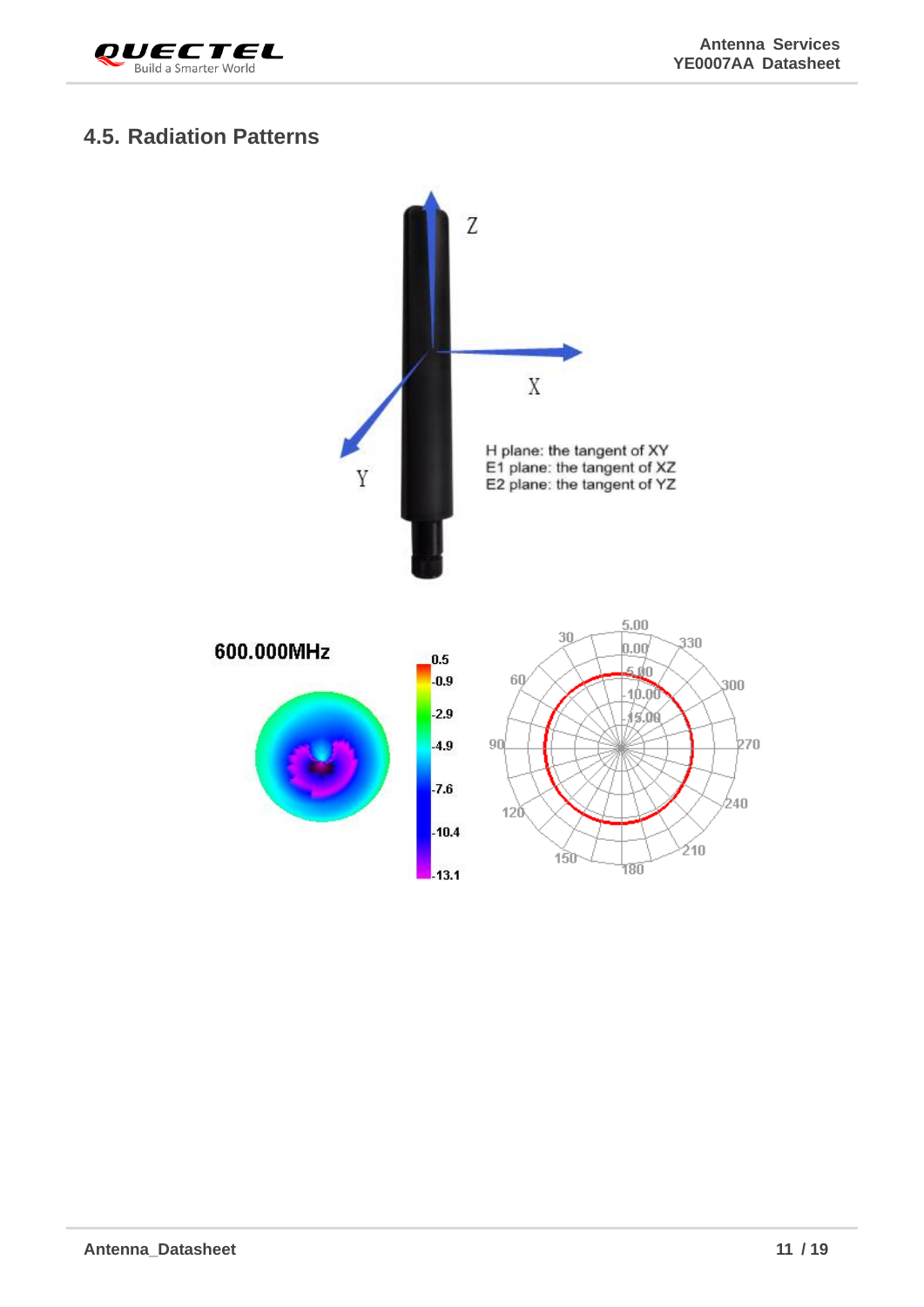





840.000MHz





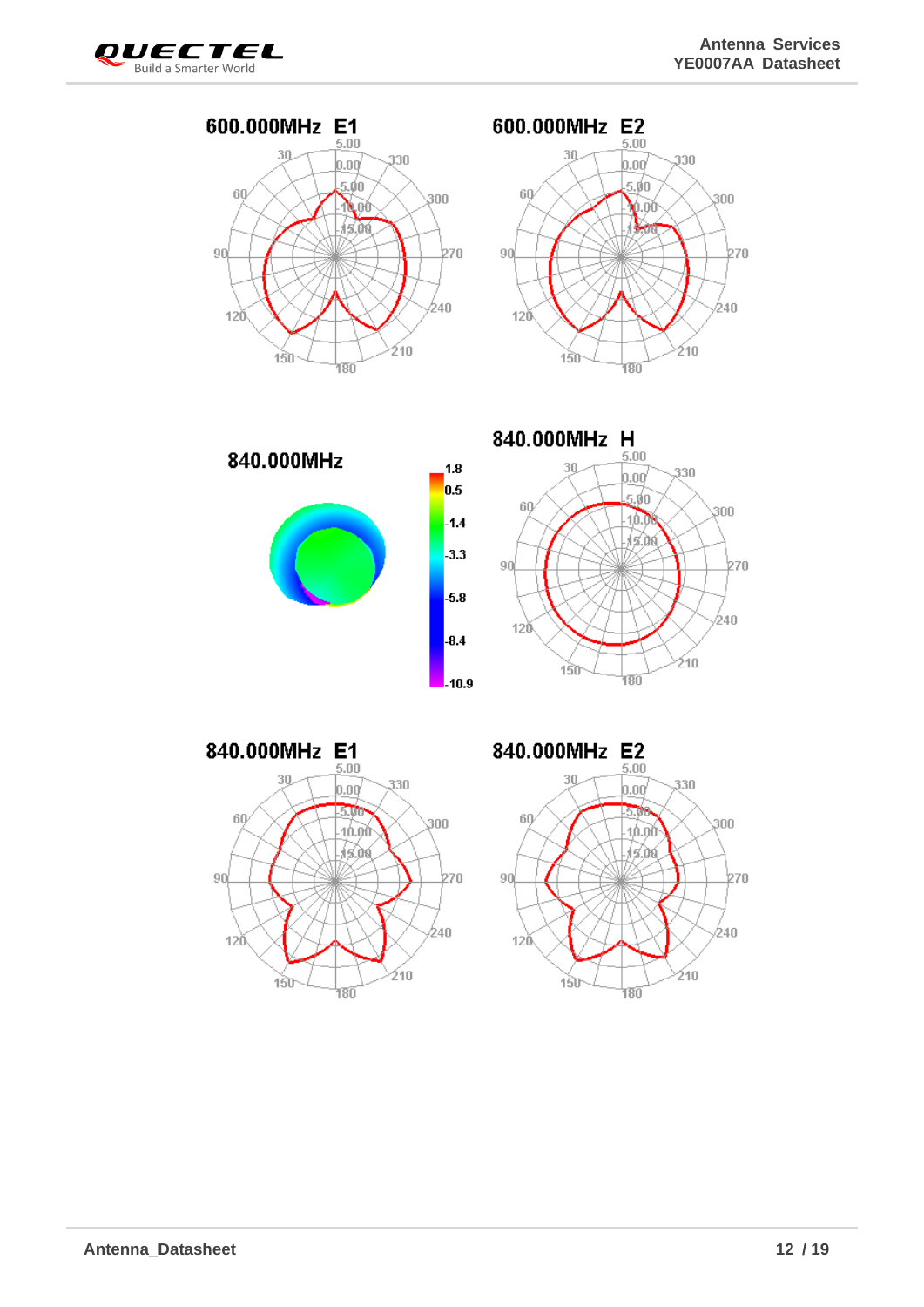









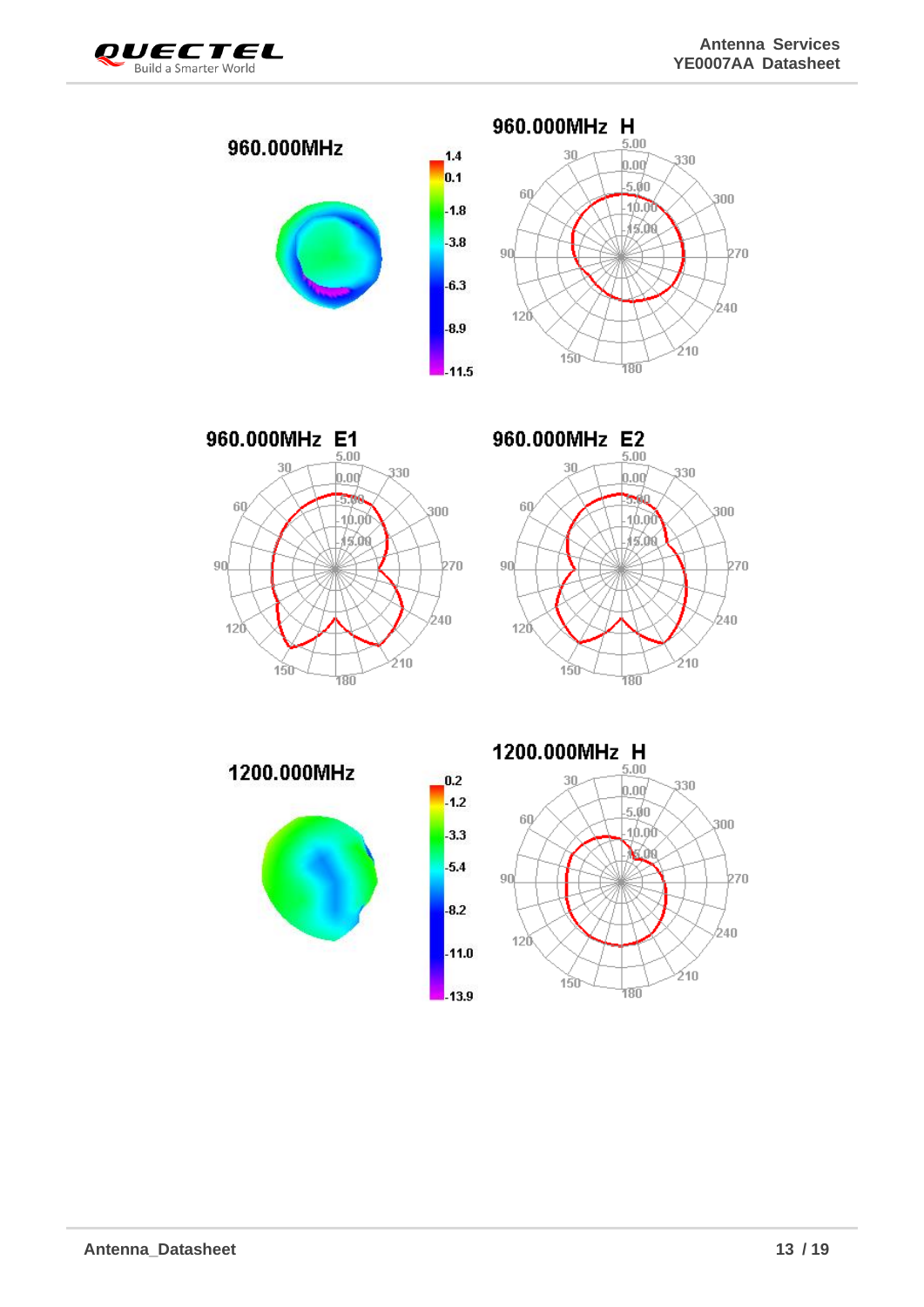<u>b70</u>











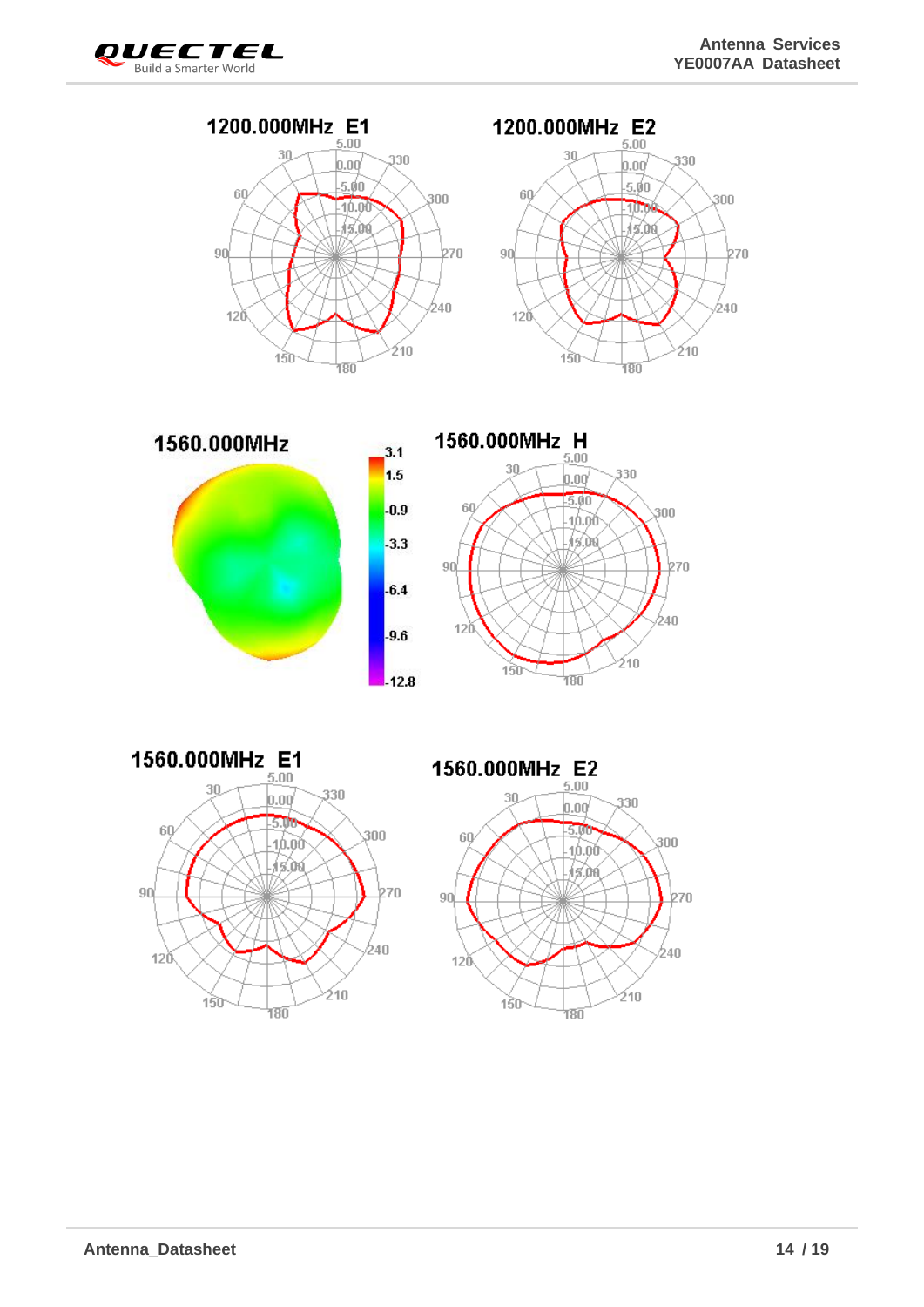



1740.000MHz E1  $5.00$ 





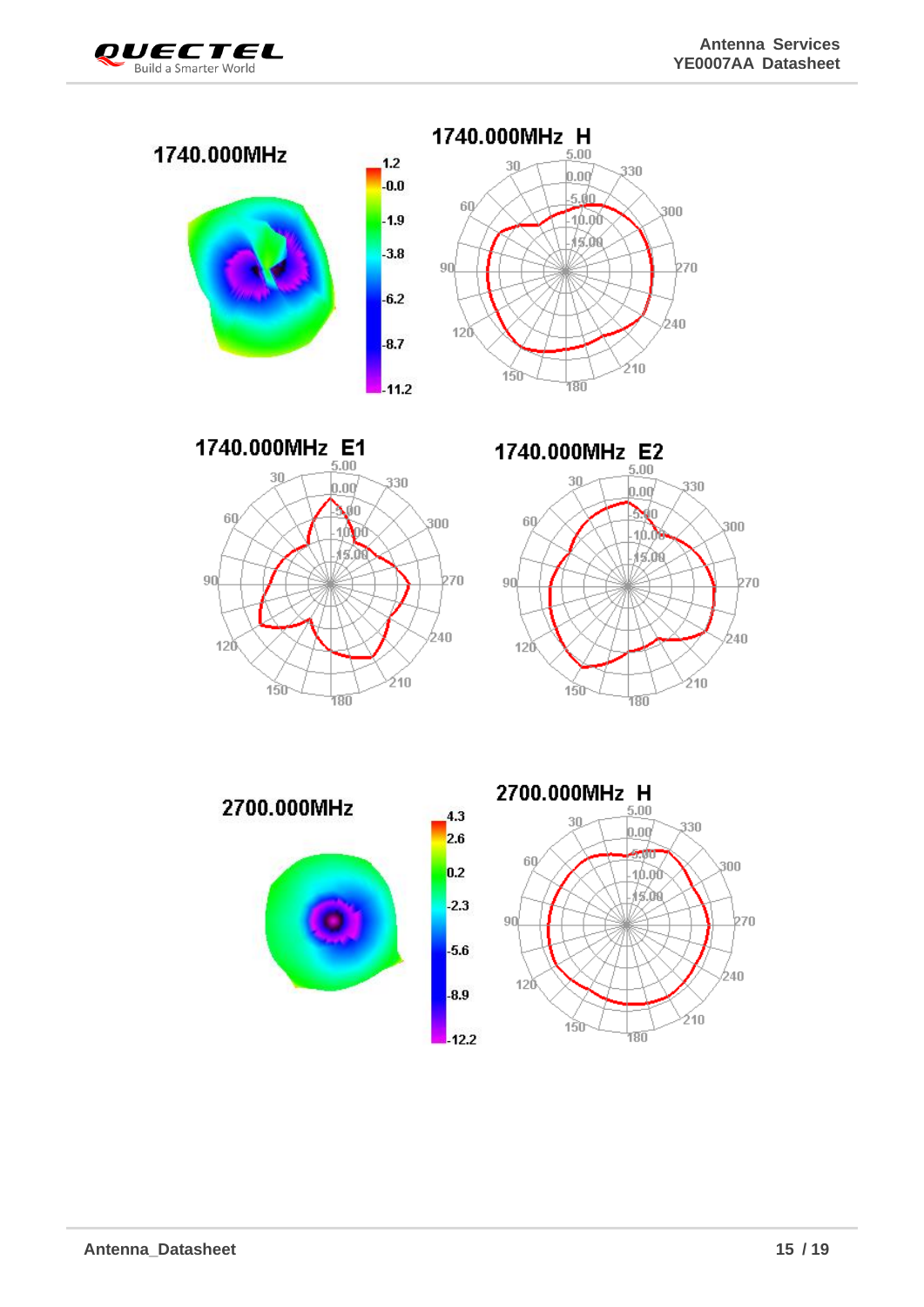











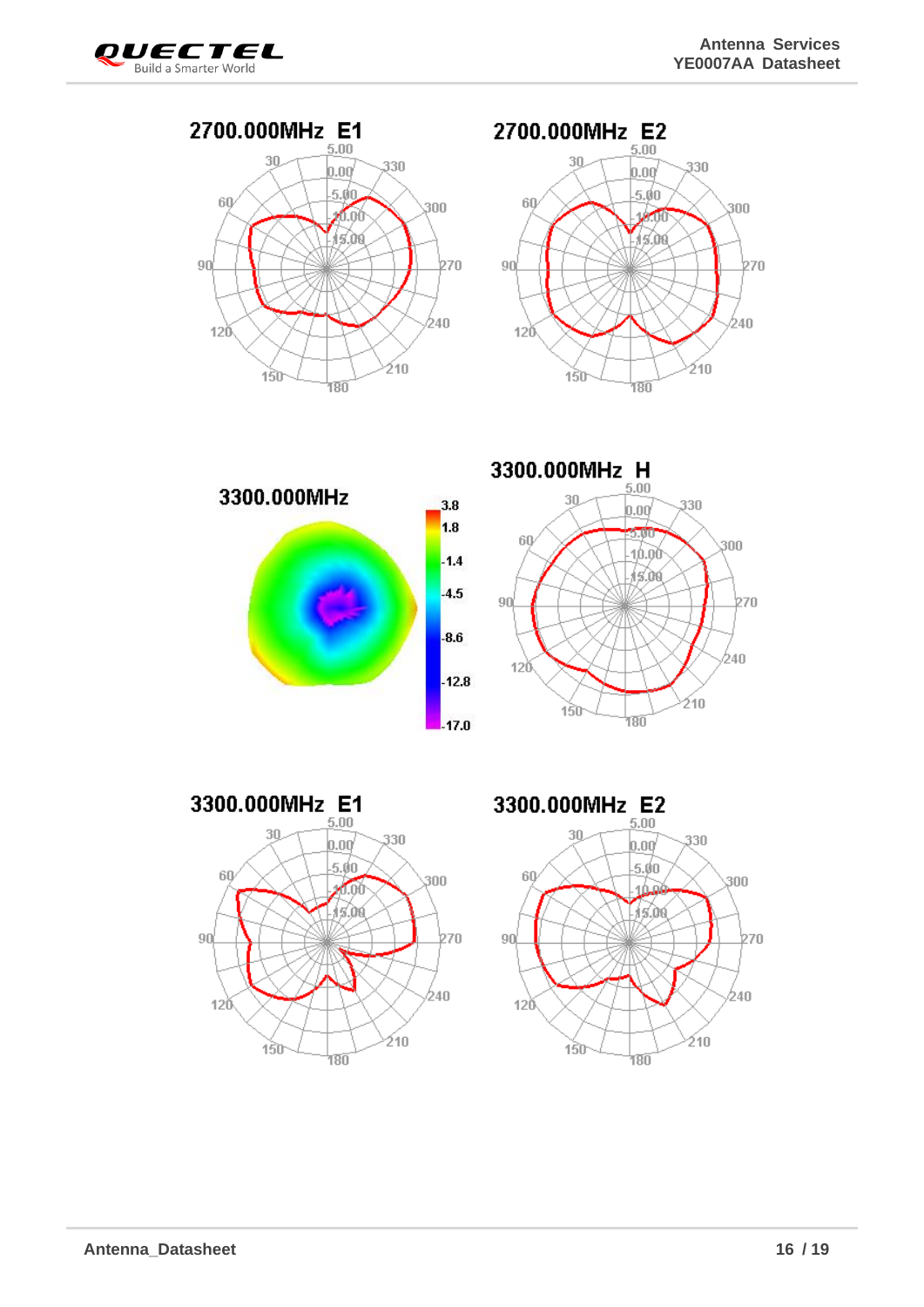







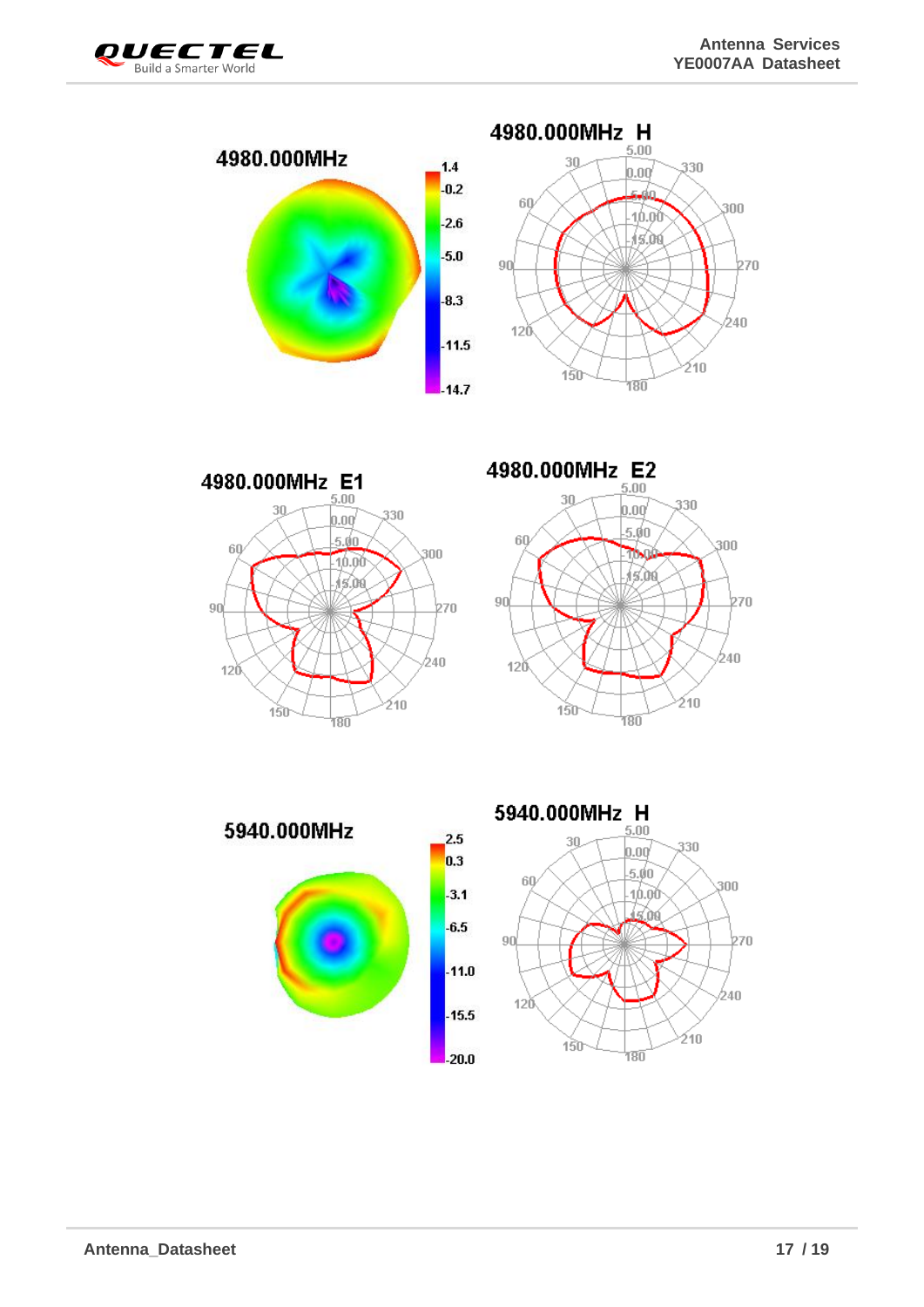